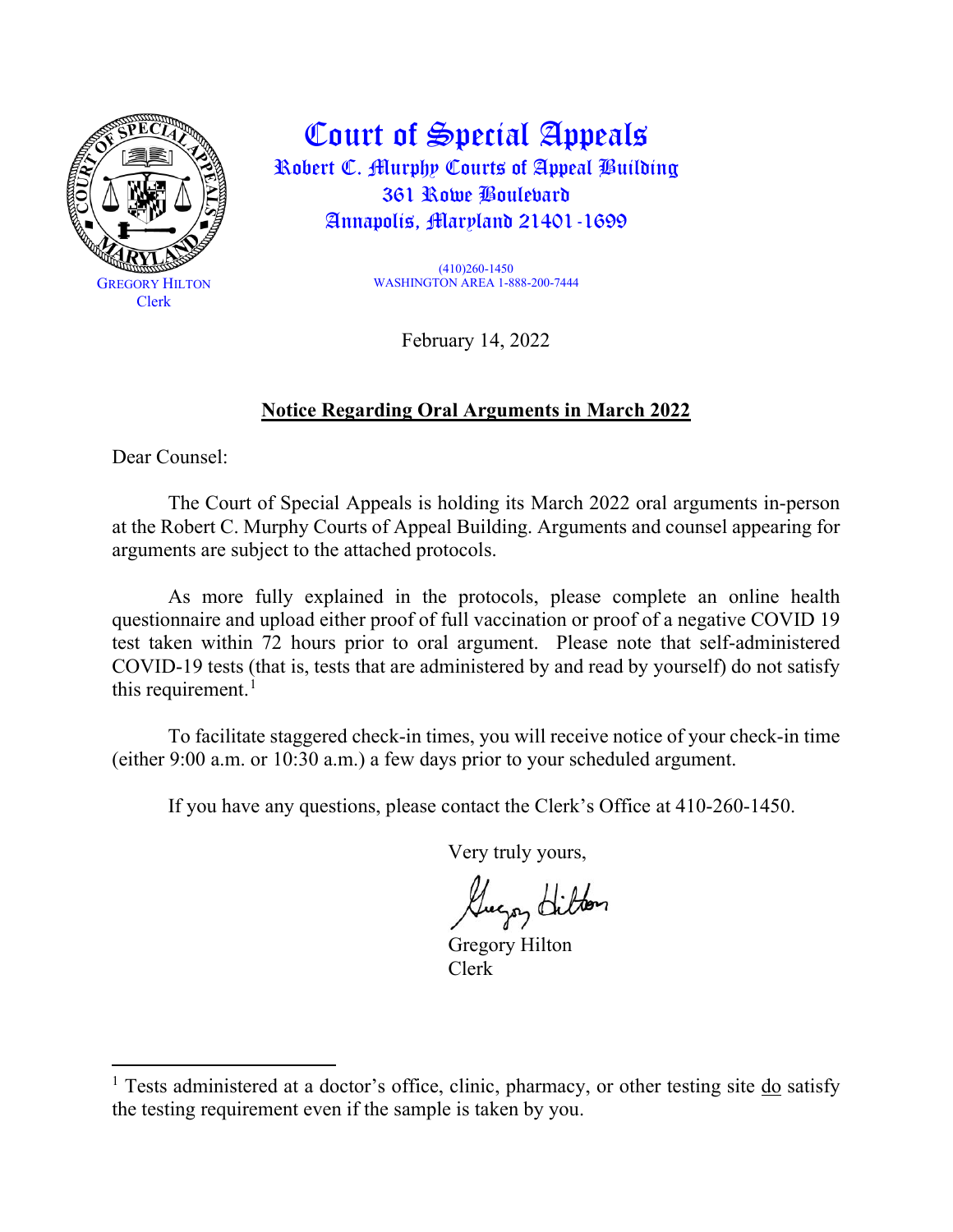### **Court of Special Appeals Oral Argument Protocols**

### **Background**

- All court personnel who will be in the courtroom have been fully vaccinated.<sup>[1](#page-1-0)</sup>
- The distance between counsel tables and between each counsel table and the benches in each courtroom is greater than six feet.
- Plastic barriers will be placed between counsel tables.
- Counsel will argue from table-top podia placed atop each counsel table.
- Each side in a case is limited to no more than two individuals attending oral argument in person, including any arguing attorneys (i.e., either an arguing attorney and a party or two attorneys).
- Gallery seating will be socially distanced and limited to court personnel and those individuals (no more than two per side) present to attend the argument in progress or the next scheduled argument.

# **Day of Argument Protocols**

All individuals attending oral argument (no more than two per side) must:

1. Provide proof of full vaccination or proof of a negative COVID test (**from a test taken within 72 hours before oral argument**). **The test may not be selfadministered.** Proof should be uploaded by 3:00 p.m. the day before oral argument.

AND

2. **On the morning of oral argument**, complete a health screening questionnaire before arriving at the courthouse.

A link to the website for uploading your proof of vaccination/proof of negative test and the link to the health screening questionnaire are being provided to counsel in a separate notice.

Persons shall not attend oral argument if they:

Are experiencing any symptoms of COVID-19 (fever or chills, cough, shortness of breath or difficulty breathing, fatigue, muscle or body aches, headache, new loss of

<span id="page-1-0"></span><sup>&</sup>lt;sup>1</sup> Fully vaccinated, according to the Centers for Disease Control and Prevention, means 2 weeks after receiving a second doses of the Pfizer or Moderna vaccines or 2 weeks after receiving the Johnson & Johnson Janssen vaccine. *See* [https://www.cdc.gov/](https://www.cdc.gov/coronavirus/2019-ncov/vaccines/different-vaccines.html) [coronavirus/2019-ncov/vaccines/different-vaccines.html.](https://www.cdc.gov/coronavirus/2019-ncov/vaccines/different-vaccines.html)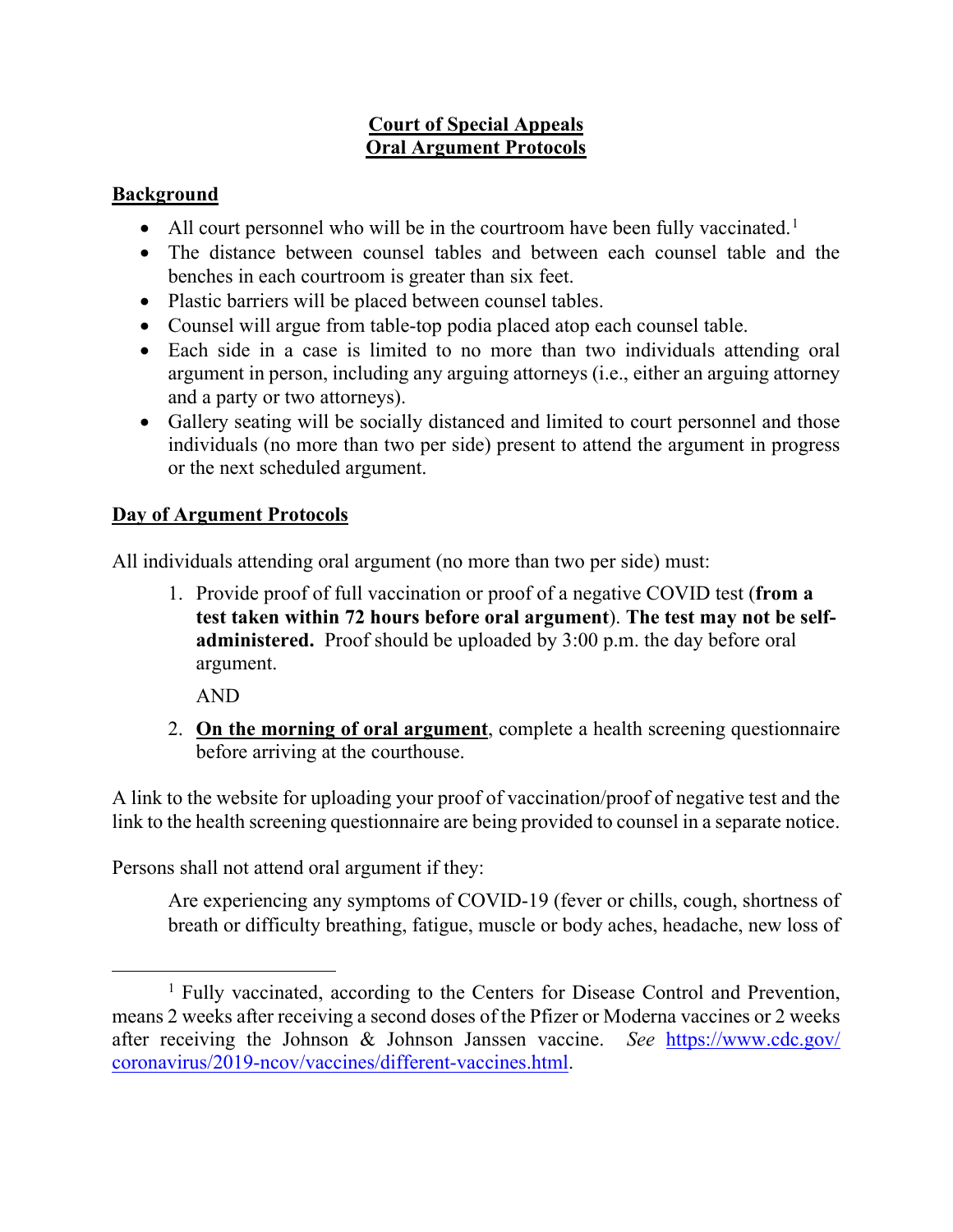taste or smell, sore throat, congestion or runny nose, nausea or vomiting, or diarrhea).

Have tested positive for COVID-19 within the past 14 days or are currently awaiting the results of a test, have been directed to isolate by a medical professional, or have had close contact (closer than six feet for more than 15 minutes in a 24-hour period) with a person who has been diagnosed with COVID-19 within the past 14 days.

Arguing counsel are required to inform the Clerk of Court, Greg Hilton (410-260-1450 or Greg.Hilton@mdcourts.gov) promptly: (1) before oral argument, upon learning of any condition that will render them unable to meet these conditions; or (2) if, within seven days after oral argument, they or a person accompanying them at oral argument display any symptoms of COVID-19 or test positive for COVID-19.

### **Argument Protocols**

**REPORT TIMES.** Arguments will be staggered, with report times at either 9:00 or 10:30, and heard in groups of two. The second group will be directed to enter the courtroom by court personnel once the first group's arguments are completed.

**ATTENDANCE AT ORAL ARGUMENT.** The Court will be webcasting oral arguments live from its website: [https://mdcourts.gov/cosappeals/webcasts.](https://mdcourts.gov/cosappeals/webcasts) The designated individuals attending oral argument (no more than two per side) may be present in the gallery during an oral argument only if they are there to attend that argument or the next scheduled argument in the same group. The gallery will otherwise be closed to the public.

**MASK REQUIREMENT.** All persons present in the courtroom will be required to wear masks at all times, except that the panel may, in its discretion, permit fully vaccinated judges and arguing counsel to remove masks while speaking *if* the United States Centers for Disease Control and Prevention has identified Anne Arundel County as a "moderate" or "low" COVID-transmission county for 14 consecutive calendar days before argument.<sup>[2](#page-2-0)</sup> The presiding judge will announce at the outset of arguments whether fully vaccinated individuals will be permitted to unmask while speaking.

**DISINFECTING COUNSEL TABLE.** Counsel tables will be disinfected using disinfectant wipes before the first oral argument each day. Disinfectant wipes will be placed at each counsel table. Counsel are expected to wipe any surfaces they touched

<span id="page-2-0"></span><sup>&</sup>lt;sup>2</sup>[https://covid.cdc.gov/covid-data-tracker/#county-view?list\\_select\\_state=](https://covid.cdc.gov/covid-data-tracker/#county-view?list_select_%E2%80%8Cstate=%E2%80%8CMaryland&data-type=Risk&list_select_county=24003) [Maryland&data-type=Risk&list\\_select\\_county=24003.](https://covid.cdc.gov/covid-data-tracker/#county-view?list_select_%E2%80%8Cstate=%E2%80%8CMaryland&data-type=Risk&list_select_county=24003)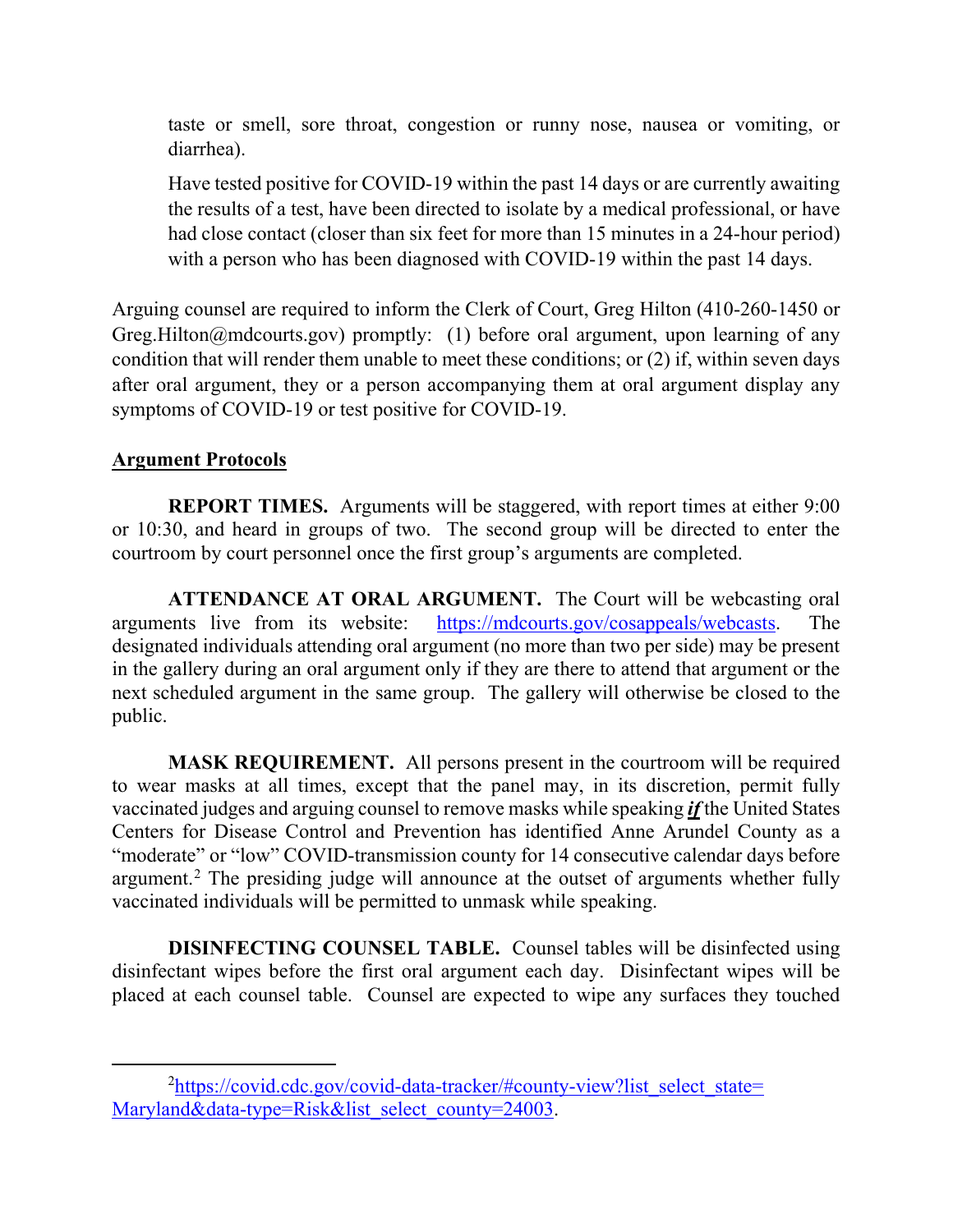during oral argument before leaving the area. Incoming counsel should wait to approach counsel tables until their case is called.

Any counsel who intends to request that an argument be held remotely for a non-emergent reason must make a request in writing at least 10 days before the day of argument. Any such request must state the position on the request of all other parties who will be presenting oral argument in the case.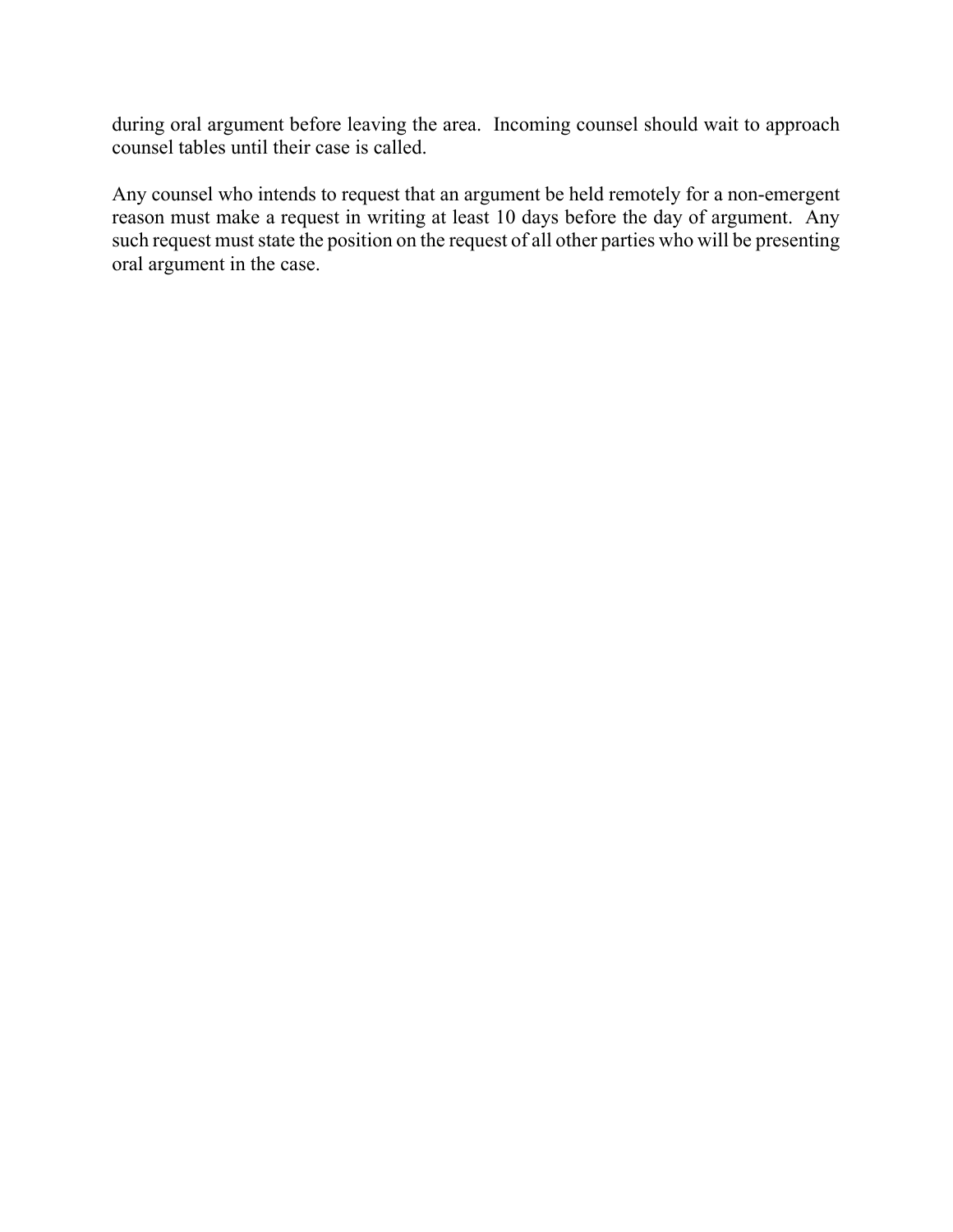Note: Although every effort is made to ensure that the schedule is kept up-to-date, last minute changes to the schedule may occur. To confirm the schedule, please contact the Clerk's Office at 410-260-1450.

# **Court of Special Appeals March 2022 Schedule**

**Panel assigments for argued cases will be identified for each courtroom approximately 7 - 10 days in advance of argument. Panel assignments are always preliminary and subject to change. If any party has a basis for seeking recusal of any judge listed as sitting in a courtroom in which that party's case is pending, a motion should be filed no later than 3 business days before the argument. Additions to the docket are indicated in bold type. Cases that have been removed from the docket are indicated by strikethroughs.**

#### **Tuesday, March 1, 2022**

### **Courtroom 1 (Judges: Graeff, Presiding, Beachley, James Eyler)**

| CSA-REG-0620-2021 | Concerned Citizens of Cloverly, et al v. Montgomery County Planning Board, et al |
|-------------------|----------------------------------------------------------------------------------|
| CSA-REG-1812-2019 | Keon Gray v. State of Maryland                                                   |
| CSA-REG-1156-2021 | In Re: $D.S.$                                                                    |
| CSA-REG-1296-2021 | In Re: B. B.                                                                     |

# **Courtroom 2**

**(Judges: Shaw, Presiding, Wells, Ripken)**

| CSA-REG-1185-2021 | In Re: D. S.    |
|-------------------|-----------------|
| CSA-REG-1232-2021 | In Re: $S. B.$  |
| CSA-REG-1301-2021 | In Re: $A$ . R. |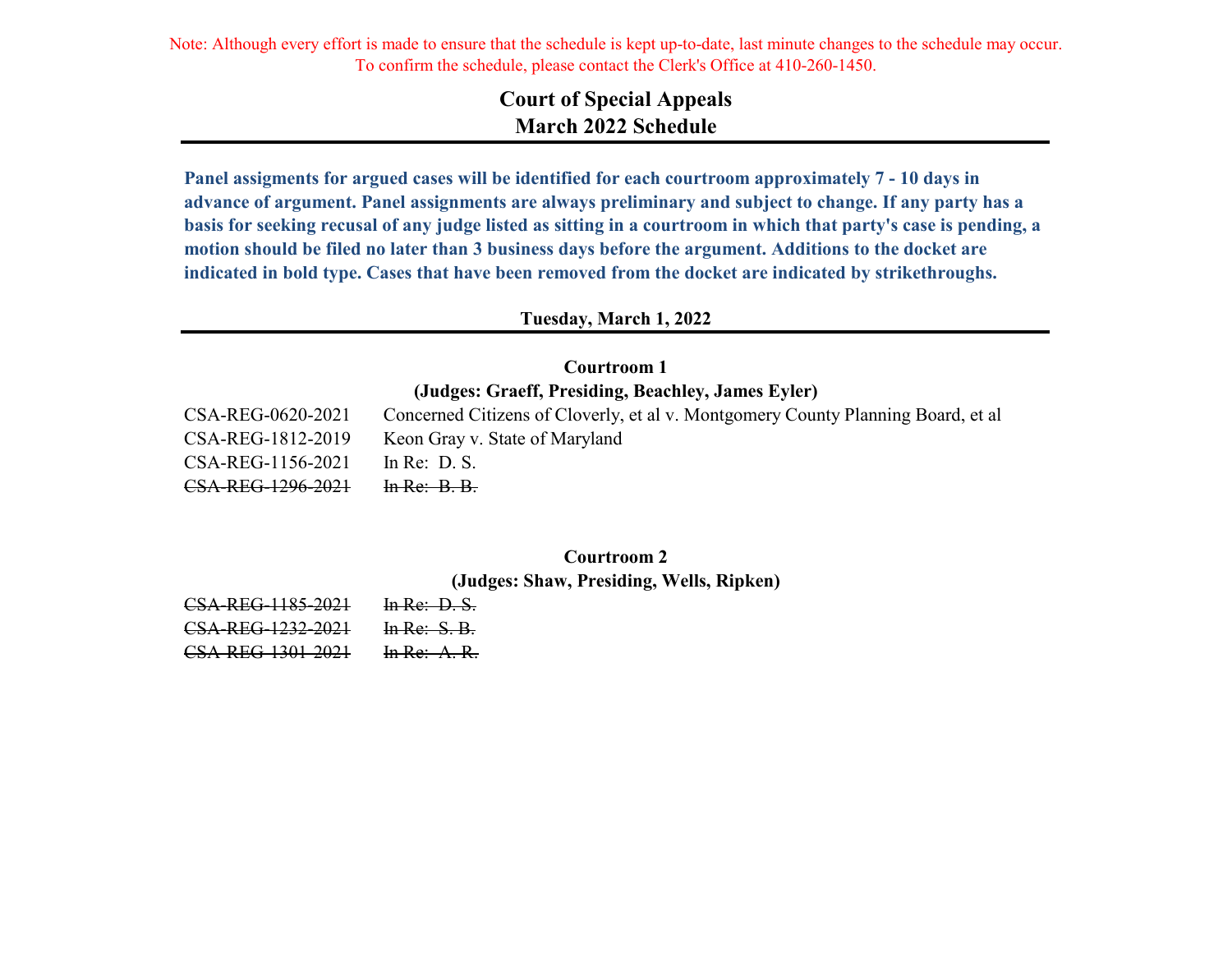Note: Although every effort is made to ensure that the schedule is kept up-to-date, last minute changes to the schedule may occur. To confirm the schedule, please contact the Clerk's Office at 410-260-1450.

#### **Wednesday, March 2, 2022**

**(Judges: Leahy, Presiding, Nazarian, Harrell) Courtroom 1**

CSA-REG-0275-2021 Miranda S Kadish v. Craig M Kadish CSA-REG-0481-2021 Melissa Candolfi v. Allterra Group, LLC CSA-REG-0714-2021 Flaubert Mbongo v. Robinhood Markets Inc, et al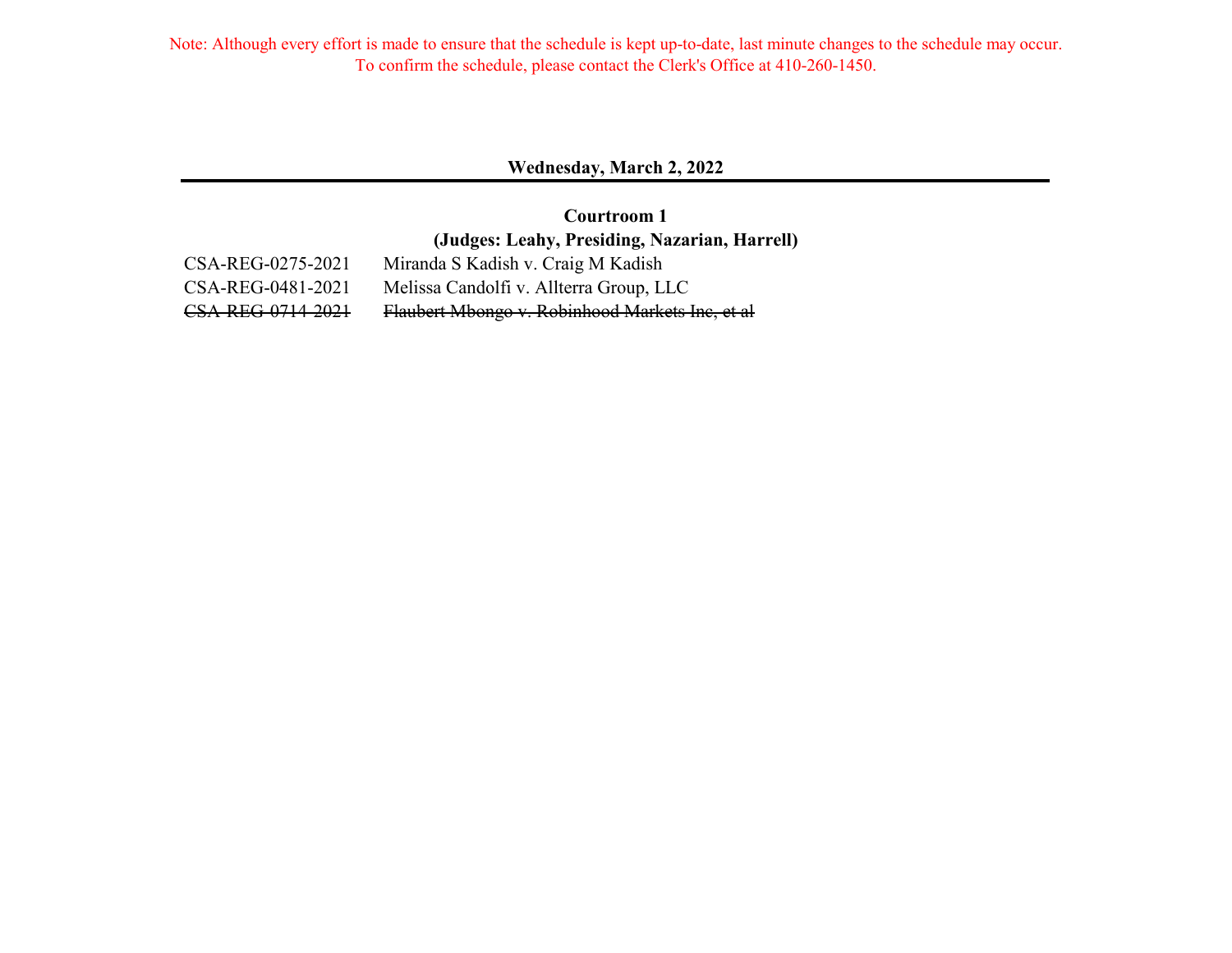### **Thursday, March 3, 2022**

### **Courtroom 1 (Judges: Fader, Presiding, Friedman, Meredith)**

| CSA-REG-0500-2021 | Bernard Eugene Alexander v. State of Maryland                                      |
|-------------------|------------------------------------------------------------------------------------|
| CSA-REG-0528-2021 | Vincent P Mona, et al v. Arthur J. Gallagher Risk Management Services, Inc., et al |
| CSA-REG-0558-2021 | Jonathan West v. Teressa West                                                      |
| CSA-REG-0785-2021 | James Angelo Ruggieri v. Paul K Piontkowski, DDS                                   |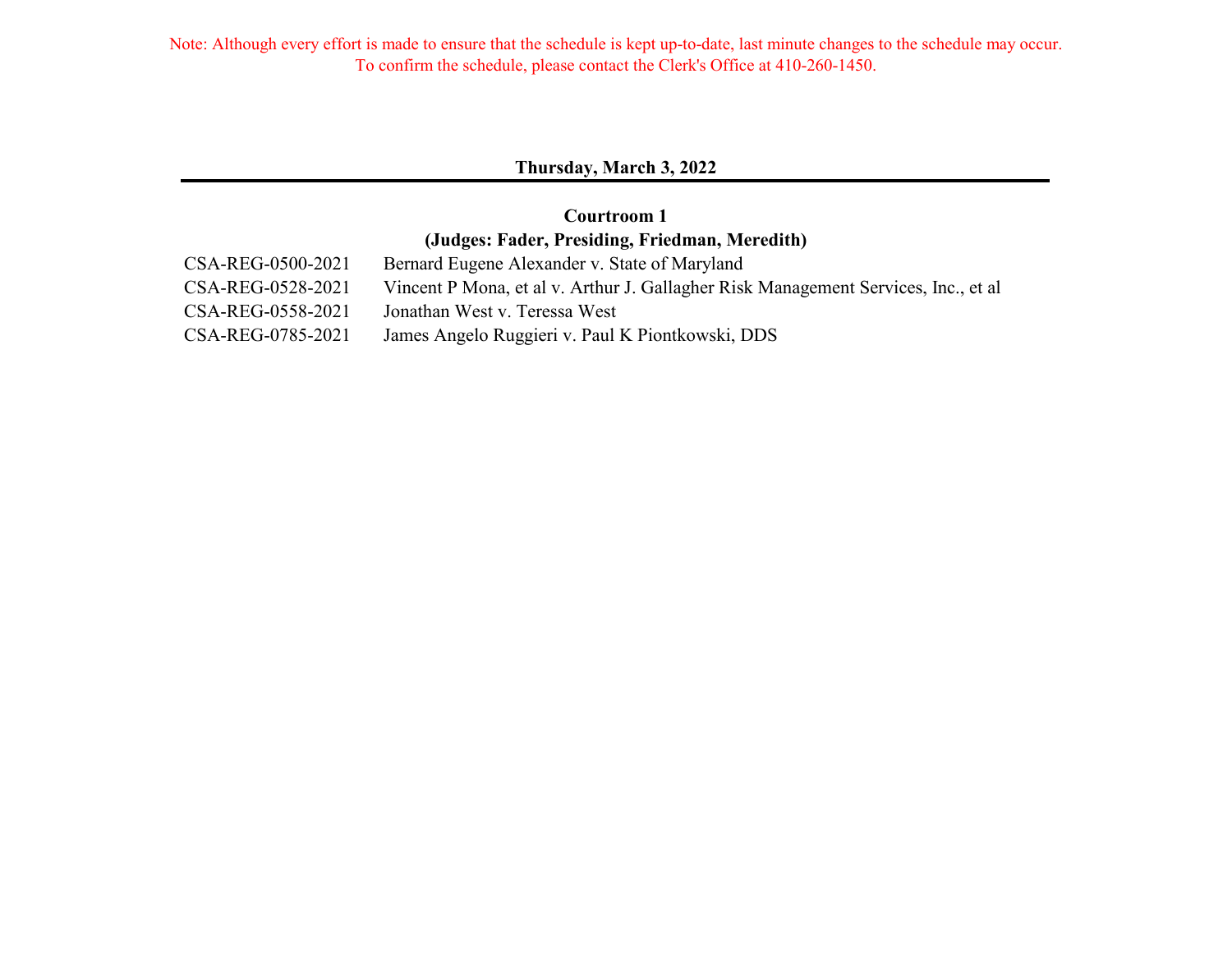#### **Monday, March 7, 2022**

# **Courtroom 1 (Judges: Beachley, Presiding, Berger, Reed)**

| CSA-REG-0418-2021 | Scott Perry v. Maryland Department of Health     |
|-------------------|--------------------------------------------------|
| CSA-REG-0779-2021 | Robert Malinowski v. Lindsey Malinowski          |
| CSA-REG-1292-2021 | In Re: $J, J$ .                                  |
| CSA-REG-1390-2021 | St. Frances Academy, et al v. Gilman School Inc. |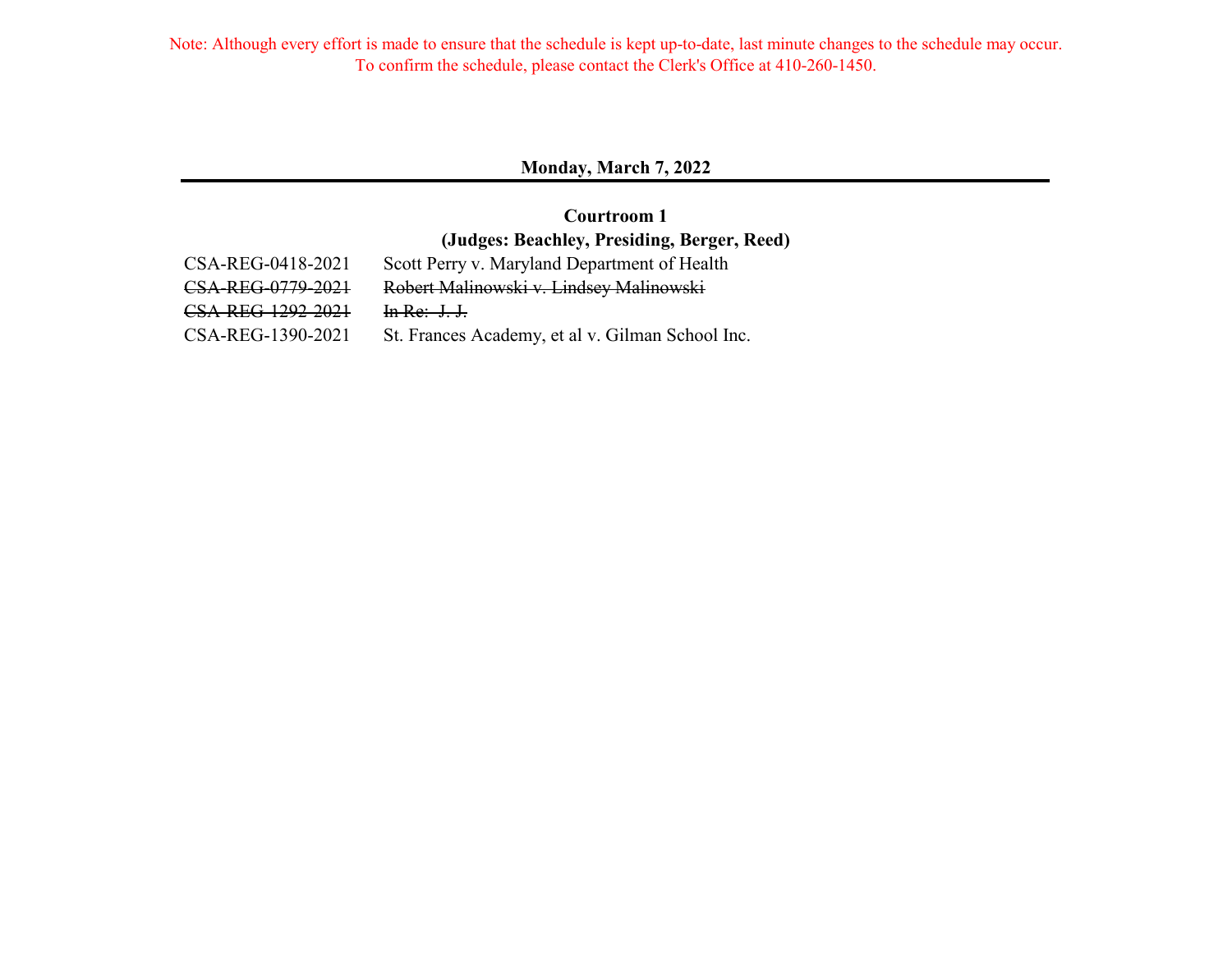#### **Tuesday, March 8, 2022**

### **Courtroom 1 (Judges: Friedman, Presiding, Nazarian, Zic)**

CSA-REG-0431-2021 Peterbilt of Baltimore LLC v. Capitol Gateway Properties LLC CSA-REG-0778-2021 In Re: The Estate of Mehdi Ahmad CSA-REG-0974-2021 Chima Maximus Amakiri v. Chika Beatrice Okoronkwo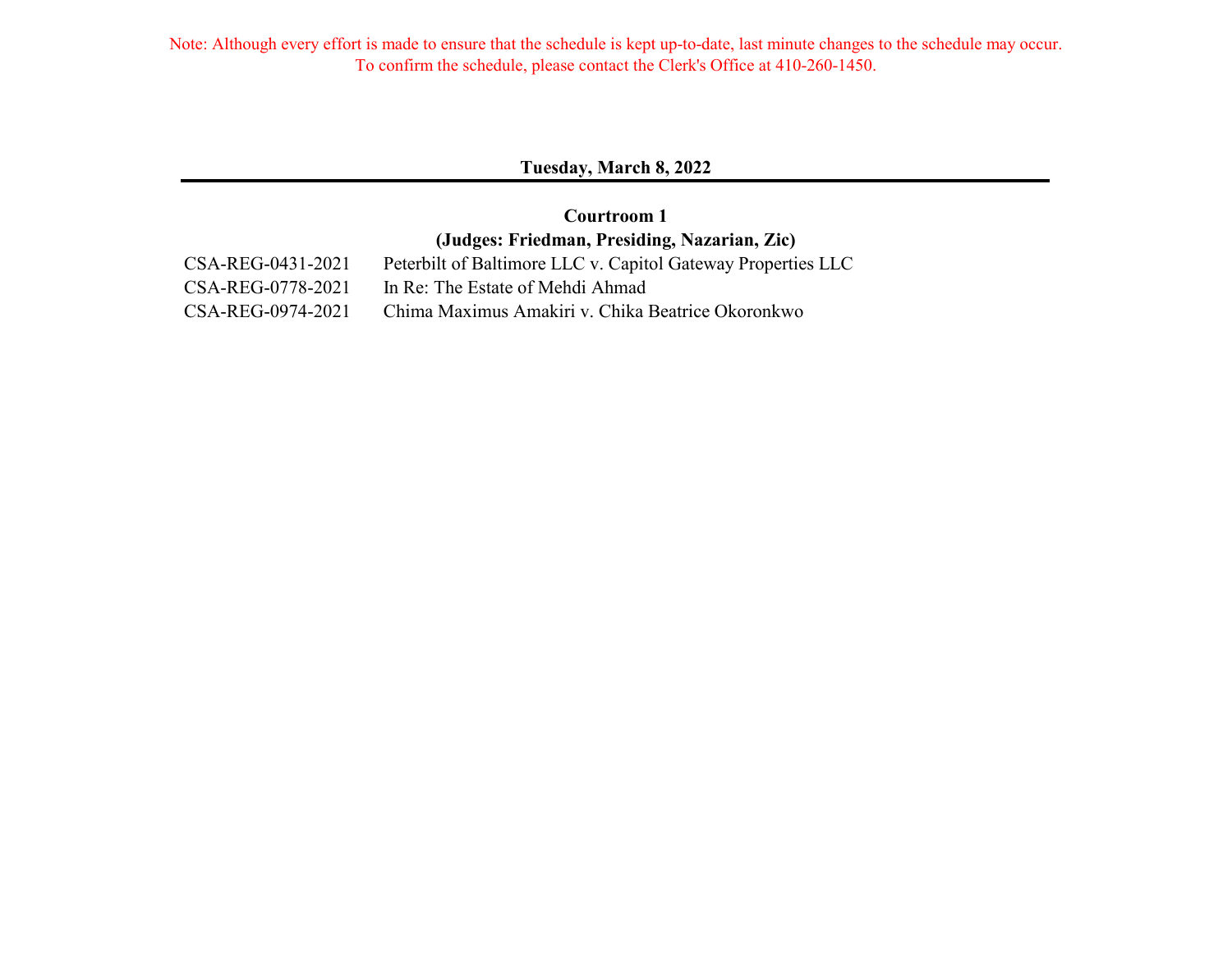#### **Wednesday, March 9, 2022**

### **Courtroom 1 (Judges: Kehoe, Presiding, Arthur, Shaw)**

| CSA-REG-0308-2021 | Earl D Poe v. State of Maryland, et al     |
|-------------------|--------------------------------------------|
| CSA-REG-0398-2020 | In Re: The Estate of Myrtle Rollins        |
| CSA-REG-0399-2020 | In Re: The Estate of Leroy Rollins, Sr.    |
| CSA-REG-0523-2021 | Abraham Porat, et al v. Randy Sager, et al |
| CSA-REG-1058-2021 | Genna McLean v. Ryan Joy                   |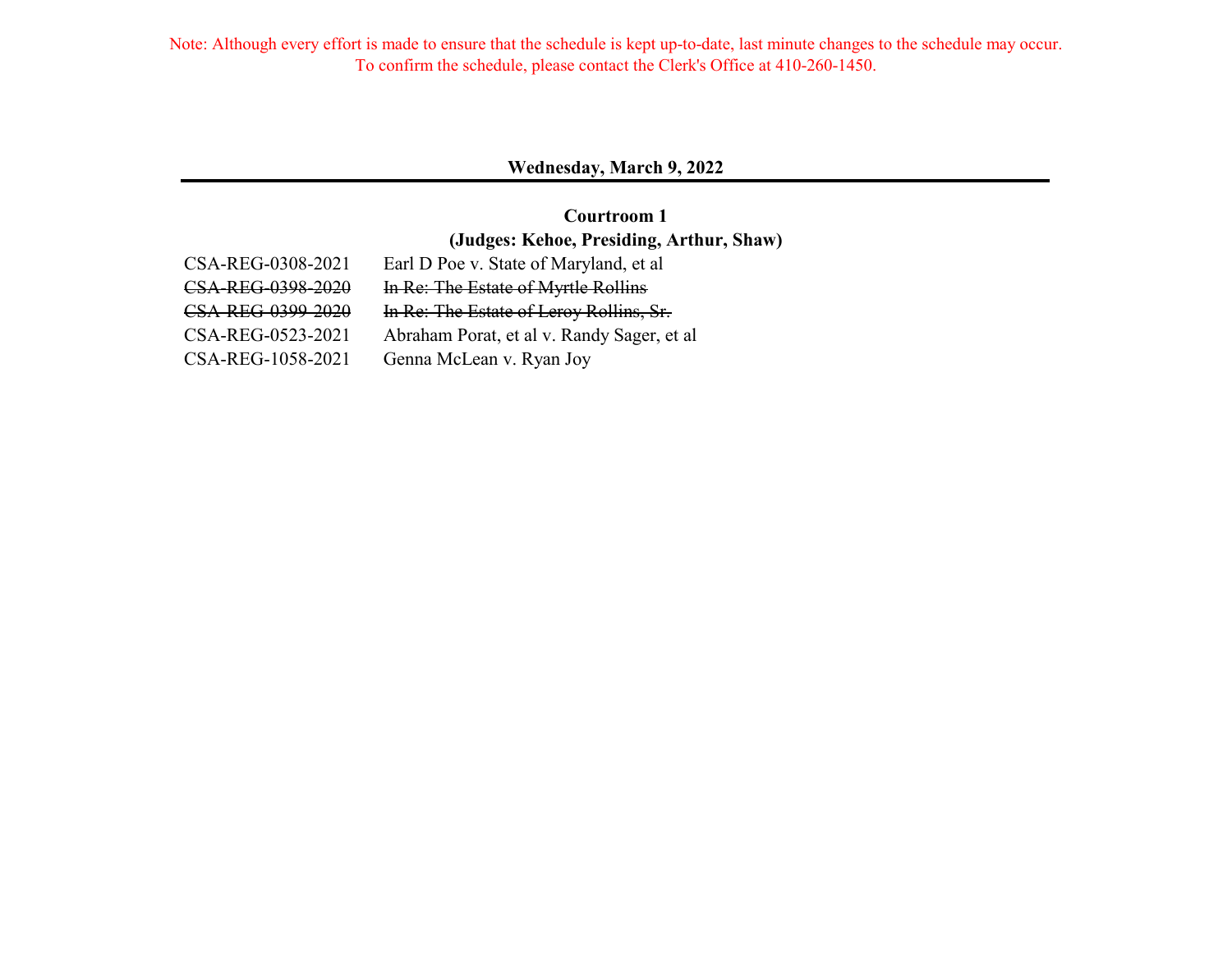#### **Thursday, March 10, 2022**

# **Courtroom 1 (Judges: Ripken, Presiding, Wells, Zic)**

CSA-REG-0535-2021 Edward Cole v. Auto Dent Care Inc, et al

CSA-REG-0666-2021 Carl Little, Jr. v. Kevin Pohanka CSA-REG-0739-2021 Tyrie Washington v. State of Maryland